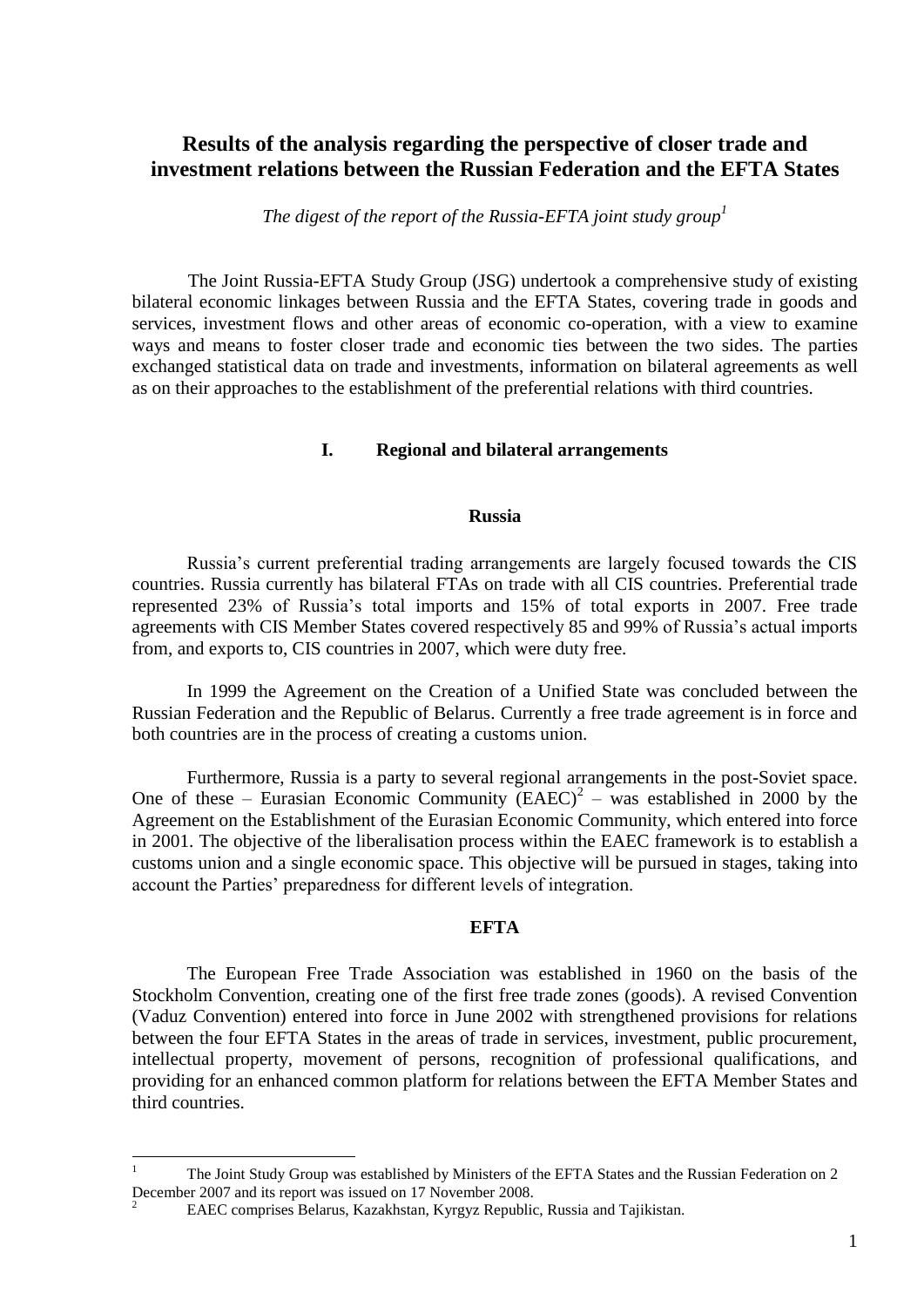The economic relations of the EFTA States with the European Union are governed by the Agreement on the European Economic Area (EEA) for Iceland, Liechtenstein and Norway, and by a Free Trade Agreement (1972) and additional bilateral agreements for Switzerland.

By the time the JSG had finalised its report, EFTA had 15 fully operational FTAs, comprising 19 countries (excluding the European Union). These include Croatia and Macedonia in Europe, and Egypt, Israel, Jordan, Lebanon, Morocco, the Palestinian Authority, Tunisia and Turkey in the Southern and Eastern Mediterranean region. Partners in other parts of the world comprise Chile, Mexico, the Republic of Korea, Singapore, and the South African Customs Union (composed of South Africa, Botswana, Lesotho, Namibia, and Swaziland). EFTA signed a FTA with Canada in January 2008.

Negotiations with the 6 countries of the Gulf Co-operation Council (Bahrain, Kuwait, Oman, Qatar, Saudi Arabia and the United Arab Emirates) were finalised in April 2008. EFTA concluded negotiations with Colombia in June 2008<sup>3</sup>. When the JSG finalised its report, EFTA was in negotiations with four countries: Algeria, India, Peru, and Thailand. EFTA has concluded Joint Declarations on Co-operation with Albania, Mongolia, Serbia, Ukraine and MERCOSUR (Argentina, Brazil, Paraguay and Uruguay). A Joint Feasibility Study had been concluded with Indonesia.

On a bilateral basis Japan and Switzerland confirmed on 29 September 2008 that they have reached an agreement in principle on an Agreement on Free Trade and Economic Partnership<sup>4</sup>. Bilateral FTA negotiations were ongoing between Iceland and China. Norway and China had finalised a Joint Feasibility Study and had held a first round of FTA negotiations in September 2008.

## **II. Overview of the bilateral trade and investment co-operation between the Russian Federation and the EFTA States**

# **1. Trade in goods**

Bilateral trade between Russia and the EFTA States in 2007 stood at about USD 17 billion (according to Russia as the reporting country) or 6.8 billion (as reported by the EFTA States), accounting respectively for 3.2% of Russia's overall trade with the world and for 1.2% of EFTA's overall trade with the world. Among the EFTA States Switzerland is the largest trading partner of the Russian Federation.

There are clear differences in the statistics reported by the EFTA States and Russia. The trend in trade flows between the two partners is, however, similar across both sets of statistics: total trade (value terms) between EFTA and Russia has increased steadily over the last five years.

Russia recorded in 2007 imports from the EFTA States at a value of USD 2.8 billion, an increase of 12% over 2006, and exported goods to the EFTA States worth USD 14.6 billion, an increase of 14% over 2006. Excluding all Russia's FTAs currently in force, the EFTA States were Russia's 8<sup>th</sup> largest import source in 2007, after the EU, China, Japan, USA, South Korea,

<u>.</u>

<sup>&</sup>lt;sup>3</sup> Signed in November 2008.

<sup>&</sup>lt;sup>4</sup> The Partnership Agreement between Switzerland and Japan was signed in February 2009. Switzerland has also undertaken to do a Joint Feasibility Study with China.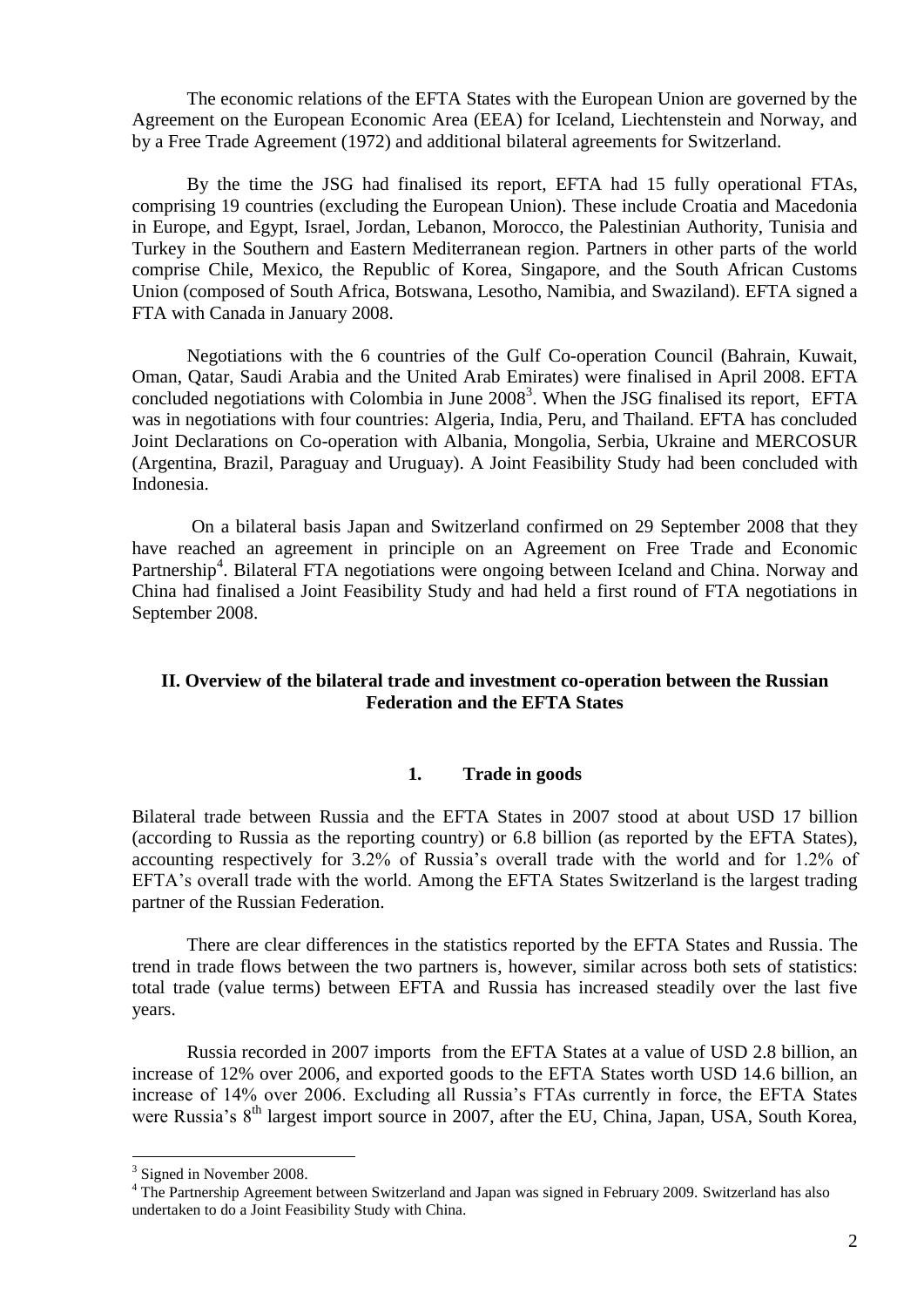Turkey and Brazil, and Russia's  $4<sup>th</sup>$  most important export destination, following the EU, Turkey and China.

The EFTA States recorded imports from Russia amounting to USD 3.3 billion in 2007, an increase of 7% over 2006, and exports to Russia amounting to USD 3.5 billion, an increase of 28% from 2006. Russia was EFTA's  $6<sup>th</sup>$  largest import source in 2007, after the EU27, US, China, Japan and Canada, and EFTA's  $7<sup>th</sup>$  most important export destination, following the EU27, US, Japan, Canada, China and Hong Kong (China).

The tables below provide trade statistics according to Russia's and EFTA's sources.

|      | Russian Federation as the Reporting Country |                           |             | <b>EFTA States as the Reporting Country</b> |                      |             |
|------|---------------------------------------------|---------------------------|-------------|---------------------------------------------|----------------------|-------------|
| Year | Imports from<br><b>EFTA</b>                 | Exports to<br><b>EFTA</b> | Total trade | Imports from<br>Russia                      | Exports to<br>Russia | Total trade |
| 2003 | 0.9                                         | 3.9                       | 4.8         | 1.8                                         | 1.2                  | 3.0         |
| 2004 | 1.2                                         | 5.3                       | 6.5         | 2.0                                         | 1.5                  | 3.5         |
| 2005 | 1.7                                         | 8.9                       | 10.6        | 2.1                                         | 2.1                  | 4.2         |
| 2006 | 2.5                                         | 12.8                      | 15.3        | 3.1                                         | 2.7                  | 5.8         |
| 2007 | 2.8                                         | 14.6                      | 17.4        | 3.3                                         | 3.5                  | 6.8         |

**Table 1: Russia-EFTA Trade Overview 2003-2007 (USD billions)**

Source: RF Federal Customs Service's statistic data;, GTIS, Global Trade Atlas

### **1.1 Industrial goods**

According to Russian statistics, taking the EFTA countries together, the **main commodities traded** (imports and exports) between Russia and the EFTA States in 2007 included mineral fuel and oil, fish and seafood, nickel, pharmaceuticals, machinery (reactors, boilers), and precious stones. Russia's main export commodities to the EFTA States were mineral fuel and oil, nickel, precious stones, copper, inorganic chemicals and rare earth metals, aluminium. The key import commodities from the EFTA States were fish and seafood, pharmaceuticals, machinery, electrical machinery, optical, medical instruments and clocks and watches.

According to EFTA's data taking the EFTA countries together, the main commodities traded (imports and exports) between EFTA and Russia in 2007 included aluminium, fish and seafood, precious stones, pharmaceuticals, and machinery (reactors, boilers). EFTA's main export commodities to Russia were fish and seafood, pharmaceutical products, machinery, electrical machinery, clocks and watches, precious stones, and optical, medical instruments. The key import commodities from Russia were aluminium, precious stones, inorganic chemicals and rare earth metals, mineral fuel and oil, and iron and steel.

## **1.2 Agricultural goods**

With respect to trade in agricultural goods, bilateral trade between Russia and EFTA States grew robustly between 2005 and 2007.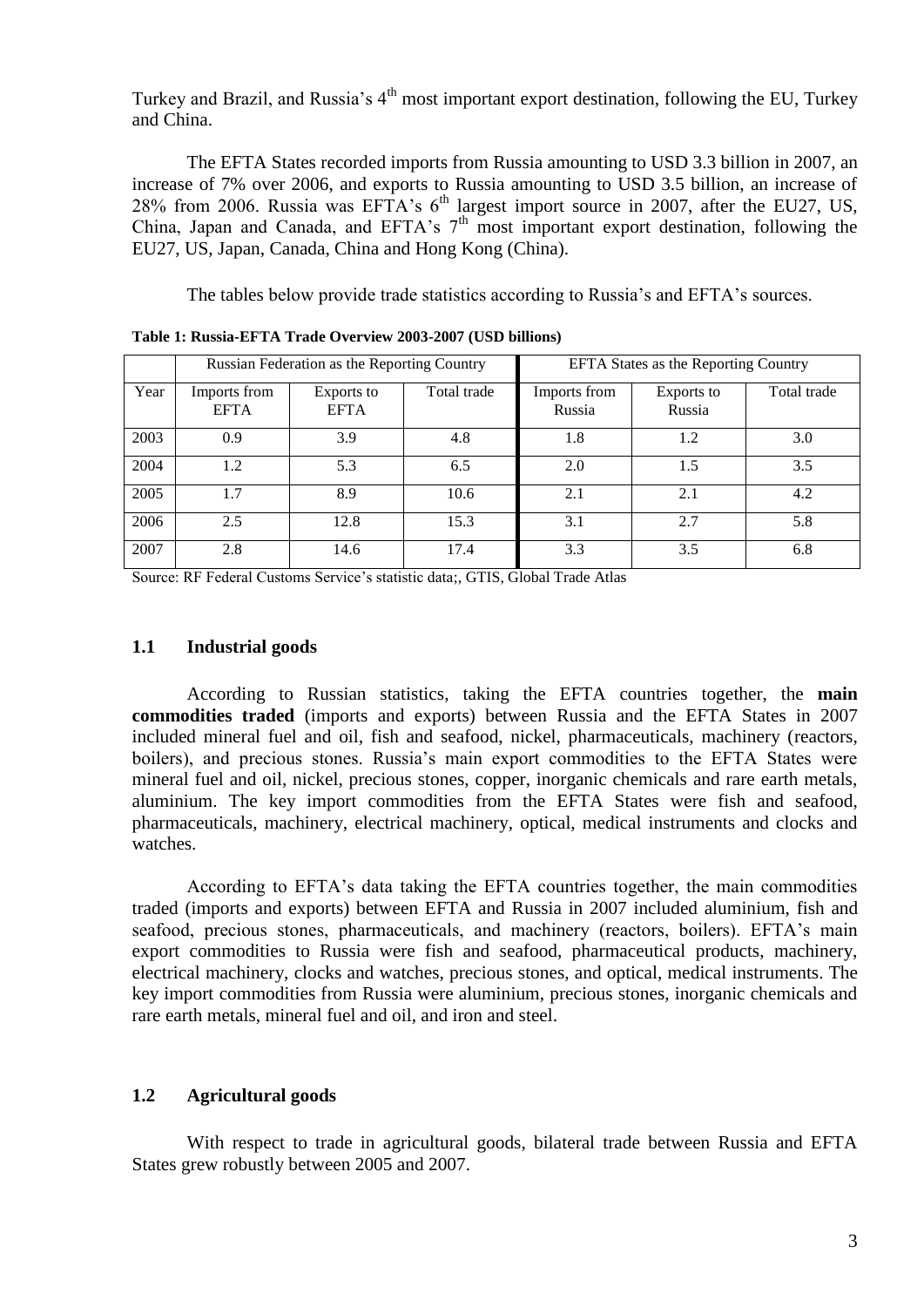The value of total trade in agricultural goods amounted to USD 143 million in 2007, an increase of 29% over trade recorded in 2006 (Russia as the reporting country). Russia exported agricultural products to the EFTA States worth USD 18 million in 2007, up 95% from 2006 and imported agricultural products from the EFTA States worth USD 125 million, a rise of 24% from 2006.

EFTA reported that total trade in agricultural goods with Russia amounted to USD 125 million in 2007, a 47% increase from 2006. EFTA exported agricultural goods valued at USD 108 million to Russia and imported agricultural products from Russia valued at USD 16 million.

As reported by the EFTA States, *Switzerland*'s largest agricultural export item to Russia in 2007 (55% of overall bilateral agricultural exports) was miscellaneous food items (mainly coffee based products), followed by baking related items (23%) and cocoa (7%). *Norway*'s leading agricultural exports were cheese and other dairy products (20% of exports to Russia), followed by other products of animal origin (19%) and meat (17%). *Iceland*'s main agricultural exports to Russia in 2007 consisted of dairy products (42%), followed by sugar confectionery (26%).

Russia's most important agricultural exports to the EFTA States in 2007 were as follows: Tobacco represented the largest agricultural export item to Switzerland (accounting for 59%) – followed by fats and oils (18%), and beverages (10%). Norway's leading agricultural import item from Russia was fats and oils (60%), followed by food waste (21%), and milling, malt, and starch products (9%). Iceland's main agricultural imports from Russia in 2006 consisted of tobacco (85%) and beverages (11%).

According to Russia's statistics the leading agricultural exports to the EFTA States in 2007 were tobacco, constituting 53% of its exports to Switzerland. Other products included raw fur skins (28%), wheat and meslin (8%) and undenatured ethyl alcohol (5%). The most important agricultural exports to Norway in 2007 were rye (59%), wheat and meslin (17%), wheat gluten (15%) and oilcakes of vegetable fats and oils (9%). The main agricultural exports to Iceland in 2007 were cigars and cigarettes (91%) and undenatured ethyl alcohol (9%).

As regards agricultural imports from the EFTA States, according to Russia's statistics, the leading agricultural import items from Switzerland in 2007 were as follows: tea and coffee based products constituted 40% of Russia's overall agricultural import from Switzerland, followed by malt extract (23%) and chocolate and other food preparations containing cocoa (8%). The most important import items from Norway in 2007 were miscellaneous food products (57%), soya oilcakes (8%) and cheeses (6%). Iceland's main agricultural exports to Russia in 2007 were sugar confectionery (12%) followed by meat (7%) and milk and products thereof  $(6\%)$ .

## **2. Trade in Services**

Trade in services between Russia and the EFTA States reached USD 2.86 billion in 2006, according to figures provided by the Central Bank of Russia. These statistics cover trade in services in modes 1 and 2 only (cross border trade and consumption abroad). Overall, the most important sectors were transport and business services, representing over 50% of total bilateral services trade.

Between Russia and Norway, the travel sector (aggregate expenses of physical persons for goods and services for private consumption in the territory of a foreign country during trips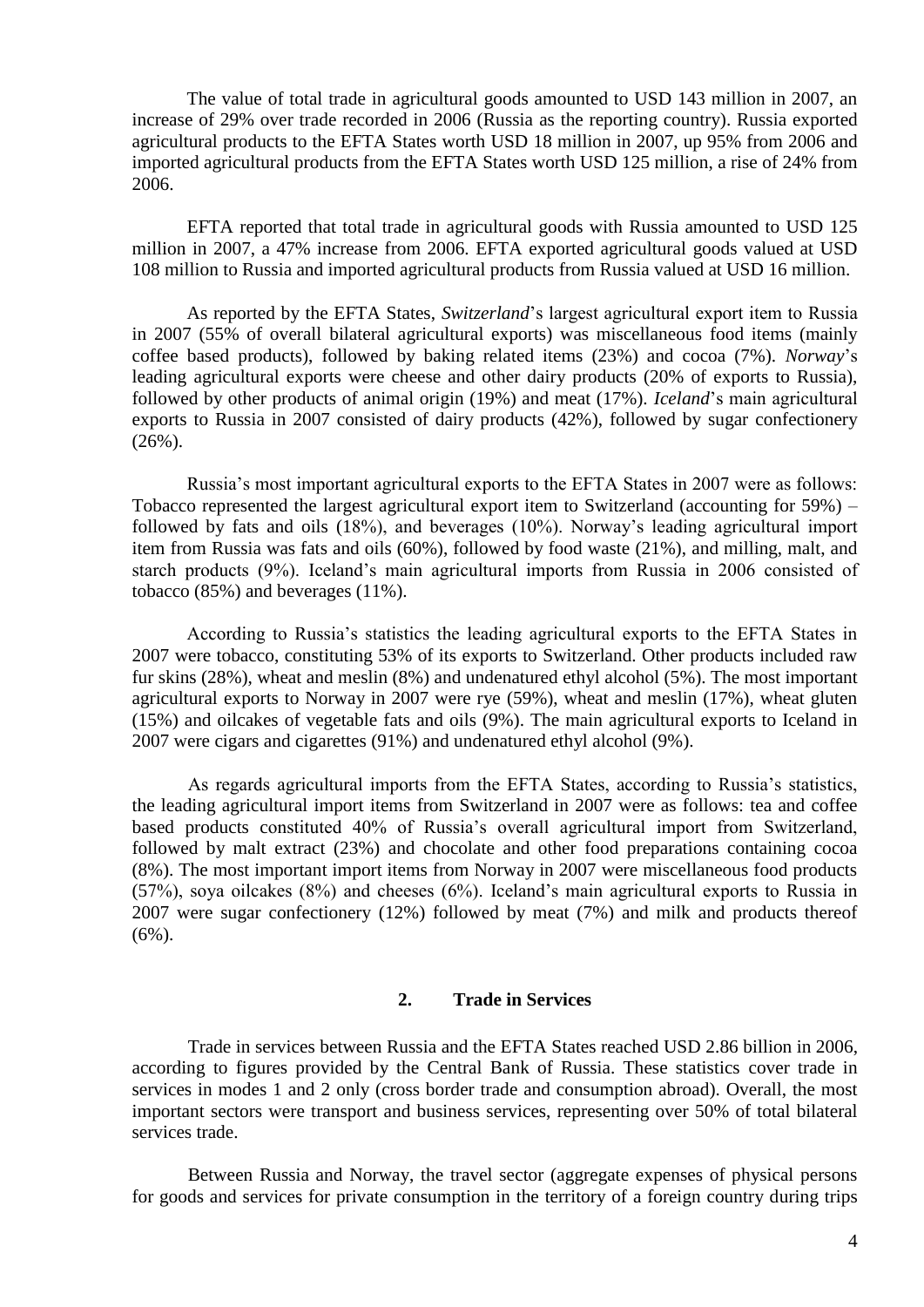from permanent location) accounts for about one third of Russian exports to Norway, and for 63 % of Norwegian exports to Russia. Other important sectors in bilateral services trade are energy related services and "Other business services" (including operational leasing services, business, professional and technical services), which make up for about 30% of Russian exports to Norway and 23% of Russia's imports from Norway.

With regard to Iceland, the main sectors in bilateral services trade in 2006 were "Other business services" (47% of Russian exports and 61% of imports), as well as travel (35% of exports, 30% of imports).

Switzerland ranks among the ten major trading partners of the Russian Federation in services. In 2006, exports of services from Russia to Switzerland amounted to USD 1.3 billion (about 5% of Russia's total services exports), while imports from Switzerland amounted to USD 1.1 billion. Transport services accounted for 54% of Russian services exports to Switzerland, but only 13% of imports. The main sectors for imports from Switzerland were travel and "Royalties and license fees<sup>5</sup><sup>5</sup>. These sectors cover 56% of total Swiss services exports to Russia.

Regarding mode 4 (presence of natural persons), the number of EFTA States' nationals having obtained work permits in Russia totalled 412 in 2006 (234 Swiss, 166 Norwegian and 12 Icelanders), increasing to 575 in 2007. Most were engaged in activities connected with wholesale and retail trade services.

Among the existing bilateral arrangements, the Russia-Switzerland Agreement of 12 May 1994, the Russia-Norway Agreement of 26 March 1996 and the Russia-Iceland Agreement of 2 July 1982 do not affect trade in services in a significant manner.

As to sectoral agreements between Russia and individual EFTA States, Russia and Norway have the following bilateral agreements: on air communication (1956); on maritime transport (1975); on cooperation in the area of mail service (2002); on road transport (2005); and on simplification of issuing visas (2007). Russia and Switzerland have the following bilateral agreements: on road transport (1989); and on regular air communication (1993). Russia and Iceland have a bilateral agreement on air communication (1998).

## **3. Investment**

The EFTA States are substantial investors abroad and receive significant amounts of inward investment.

Bilateral investment between Russia and the EFTA States is growing, albeit from a relatively low base. According to calculations by the Russian Statistical Service (ROSSTAT), the aggregate share of investments by EFTA companies amounted to 3.4% of total accumulated foreign investment in Russia. Foreign direct investment (FDI) flows from Switzerland to Russia, as reported by the Swiss National Bank, increased from USD 95 million in 2002 to USD 1'062 million in 2006; FDI stocks in Russia reached USD 4.1 billion in 2006, representing 0.8% of total Swiss FDI abroad. Switzerland, as per Russian statistics, is Russia's largest investment partner among the EFTA States, and 9<sup>th</sup> largest in the Russian economy as a whole. Switzerland is also a recipient of Russian outward FDI, which doubled between 2005 and 2007. Norwegian FDI into Russia has seen continued growth in recent years, reaching, according to Statistics Norway, approximately USD 1.4 billion in 2006 from USD 1.2 billion in 2005. Russian FDI into

 $\frac{1}{5}$ "Royalties and license fees" includes authorized use of land and natural resources, license fees, patents, "know-how", trademark, brands etc.